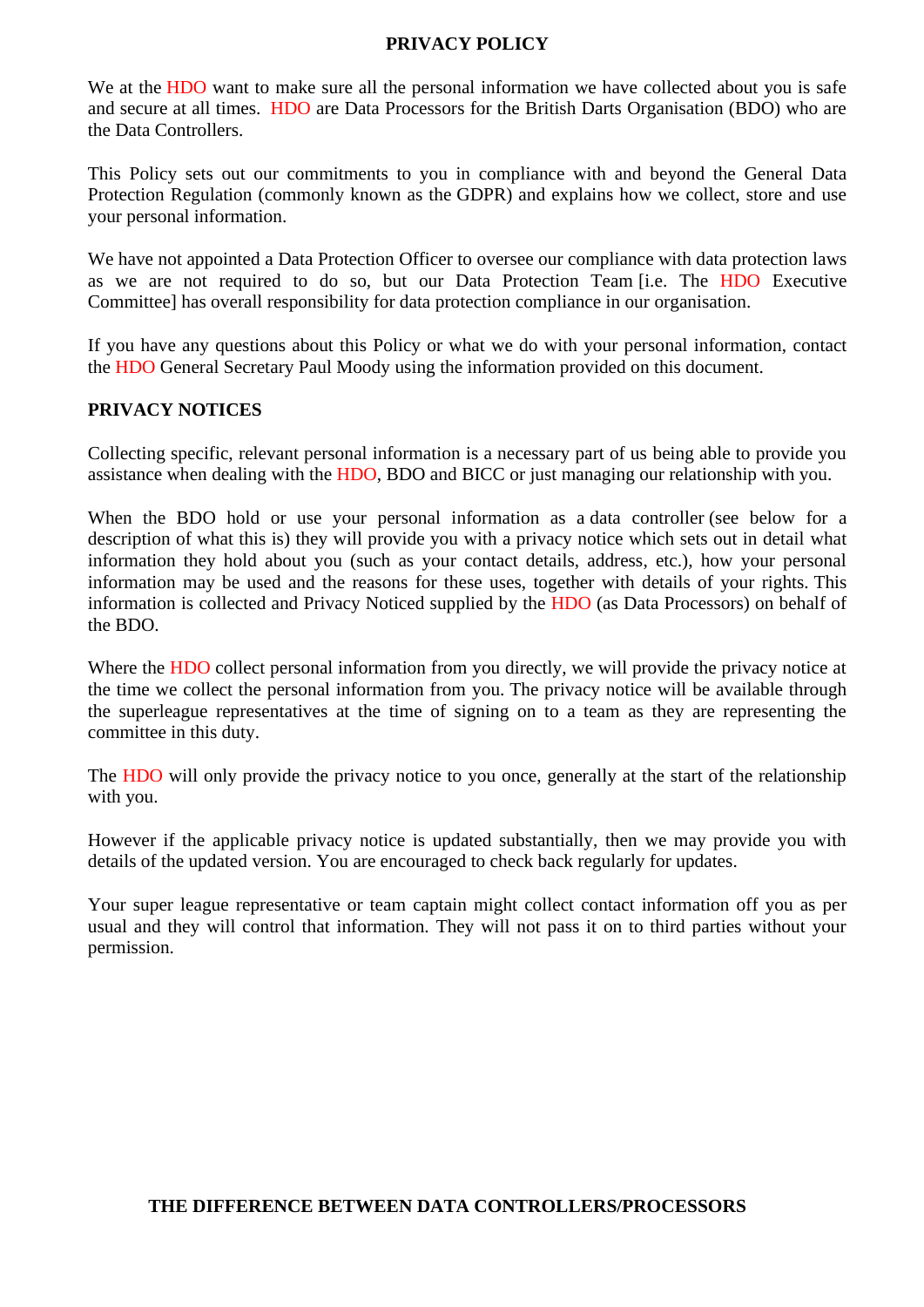### **HUMBERSIDE COUNTY DARTS ORGANISATION**

A data controller is a person who controls how personal information is processed and used. A data processor is a person who processes and uses personal information in accordance with the instructions of a third party, i.e. the data controller.

This distinction is important. You have certain rights in relation to your personal information, for example the right to be provided with the personal information held about you and details of its use and the right to have certain of your personal information either erased or anonymised, commonly referred to as the right to be forgotten (see below to see what rights you have). These rights can generally only be exercised against a data controller of your information.

In most cases we will be a data controller of your personal information. In any case where we are not a data controller this means that you cannot exercise these rights against us directly (i.e. where we only act as a data processor), but you can do so against the data controller (i.e. the person who controls how we process the personal information). In these cases we will endeavour to inform you who is the data controller of your personal information so that you can direct any such requests to them.

Also it is only a data controller that will provide you with a privacy notice about your personal information, so where we process your personal information as a data controller we will provide you with a privacy notice. Where we process your personal information as a data processor for a third party, that third party should provide you with a privacy notice which will set out details regarding the processing of your personal information, which should also include the processing to be carried out by us on their behalf.

# **HOW DO WE USE YOUR PERSONAL INFORMATION?**

We will use your personal information as described in the privacy notice provided to you, but, for example, we pass on some of your personal information to the BDO when completing entry forms for end of season team and individual competitions.

# **WHO DO WE SHARE YOUR PERSONAL INFORMATION WITH?**

Details of how we disclose your personal information are set out in the relevant privacy notice provided to you, but generally it is where we need to do so in order to run our organisation on your behalf. In such circumstances, we will put in place arrangements to protect your personal information. Outside of that we do not disclose your personal information unless we are required to do so by law.

We will not transfer personal information about you outside the European Economic Area (EEA).

We do not sell, trade or rent your personal information to others.

# **HOW LONG DO WE HOLD ON TO YOUR PERSONAL INFORMATION?**

Further details of how long we hold onto your personal information for are set out in the relevant privacy notice provided to you, but we will only hold your information for as long as is necessary or where you ask us to delete records we may delete it earlier.

Information will not be kept for longer than 18 months. This is based on being used during the current season and overlapping the start of the next.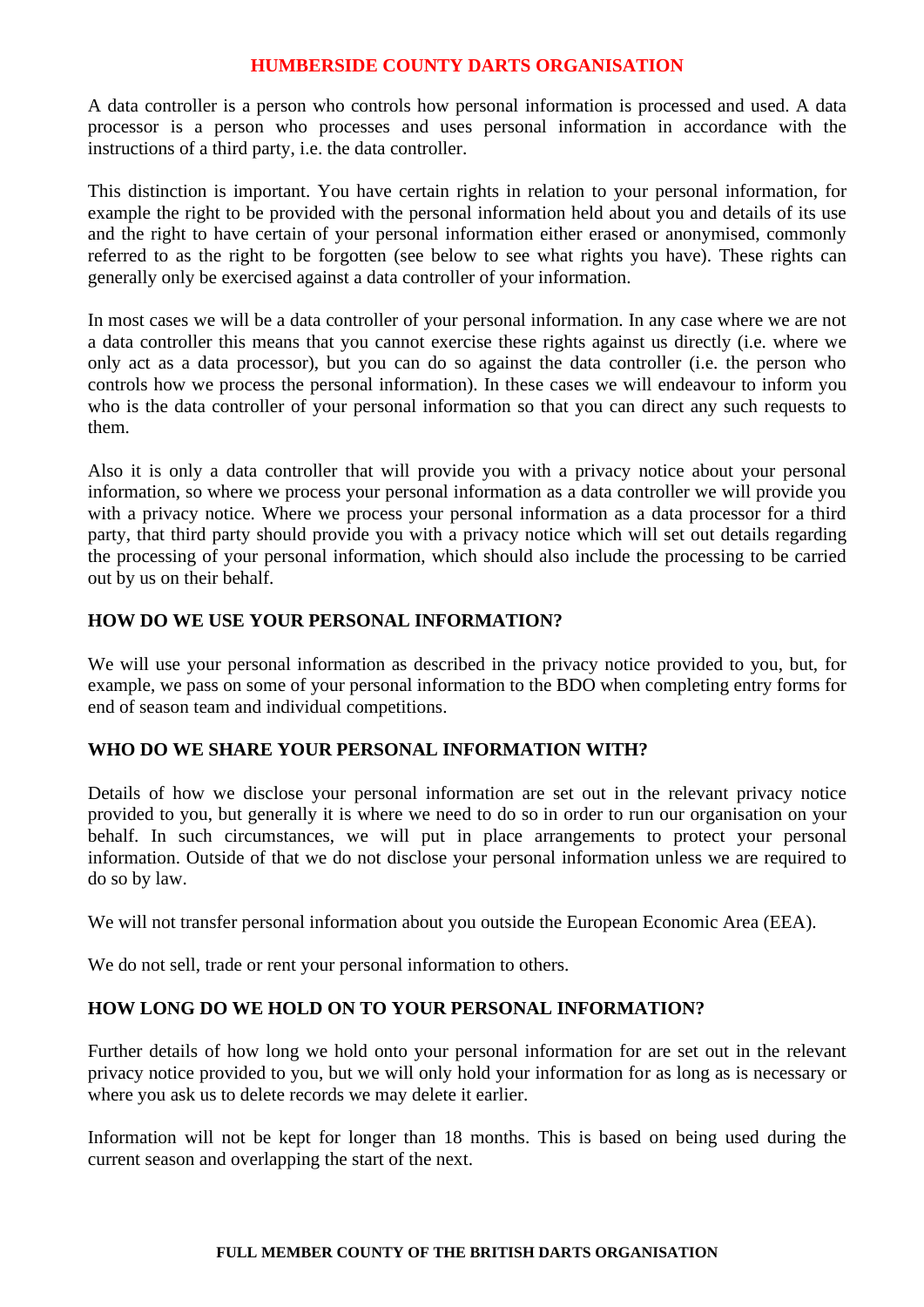### **HUMBERSIDE COUNTY DARTS ORGANISATION**

## **WHAT ARE YOUR RIGHTS?**

Full details of your rights set out in the relevant privacy notice provided to you, but you are entitled by law to ask for a copy of your personal information at any time. You are also entitled to ask us to correct, delete or update your personal information, to send your personal information to you or another organisation and to object to automated decision making. Where you have given us your consent to use your personal information in a particular manner, you also have the right to withdraw this consent at any time.

To exercise any of your rights, or if you have any questions relating to your rights, please contact the HDO General Secretary Paul Moody by using the contact details below.

You should note that some of your rights may not apply as they have specific requirements and exemptions which apply to them and they may not also apply to personal information recorded and stored by us. However your right to withdraw consent or object to processing for direct marketing are absolute rights.

If you are unhappy with the way we are using your personal information you can complain to the UK Information Commissioner's Office (ICO) or your local data protection regulator. More information about your legal rights can be found on the Information Commissioner's website at [https://ico.org.uk/for-the-public/.](https://ico.org.uk/for-the-public/) However, we are here to help and would encourage you to contact us to resolve your complaint first.

#### **SECURITY**

We employ a variety of organisational measures to keep your personal information safe and to prevent unauthorised access to, or use, or disclosure of it. Unfortunately, no information transmission over the Internet is guaranteed 100% secure nor is any storage of information always 100% secure, but we do take all appropriate steps to protect the security of your personal information. We take information and system security very seriously indeed and only share with the BDO who are certified to the ISO.

Any HDO or personally owned computer able to access the BDO Database or scanned application/entry forms is to be password protected.

Documents with personal data on must be locked away.

# **CHANGES TO THIS POLICY**

Any changes we may make to this Policy in the future will be notified to superleague representatives by e-mail.

#### **CONTACT**

In the event of any query or complaint in connection with the information we hold about you, please email the HDO c/o ptmoody@ptmoody.karoo.co.uk or write to us at: HDO, 120 Humberston Avenue Humberston, Grimsby, DN36 4SU.

Whilst this privacy policy sets out a general summary of your legal rights in respect of personal information, this is a very complex area of law. More information about your legal rights can be found on the Information Commissioner's website at [https://ico.org.uk/for-the-public/.](https://ico.org.uk/for-the-public/)

#### Last Updated 28/06/2018

#### **FULL MEMBER COUNTY OF THE BRITISH DARTS ORGANISATION**